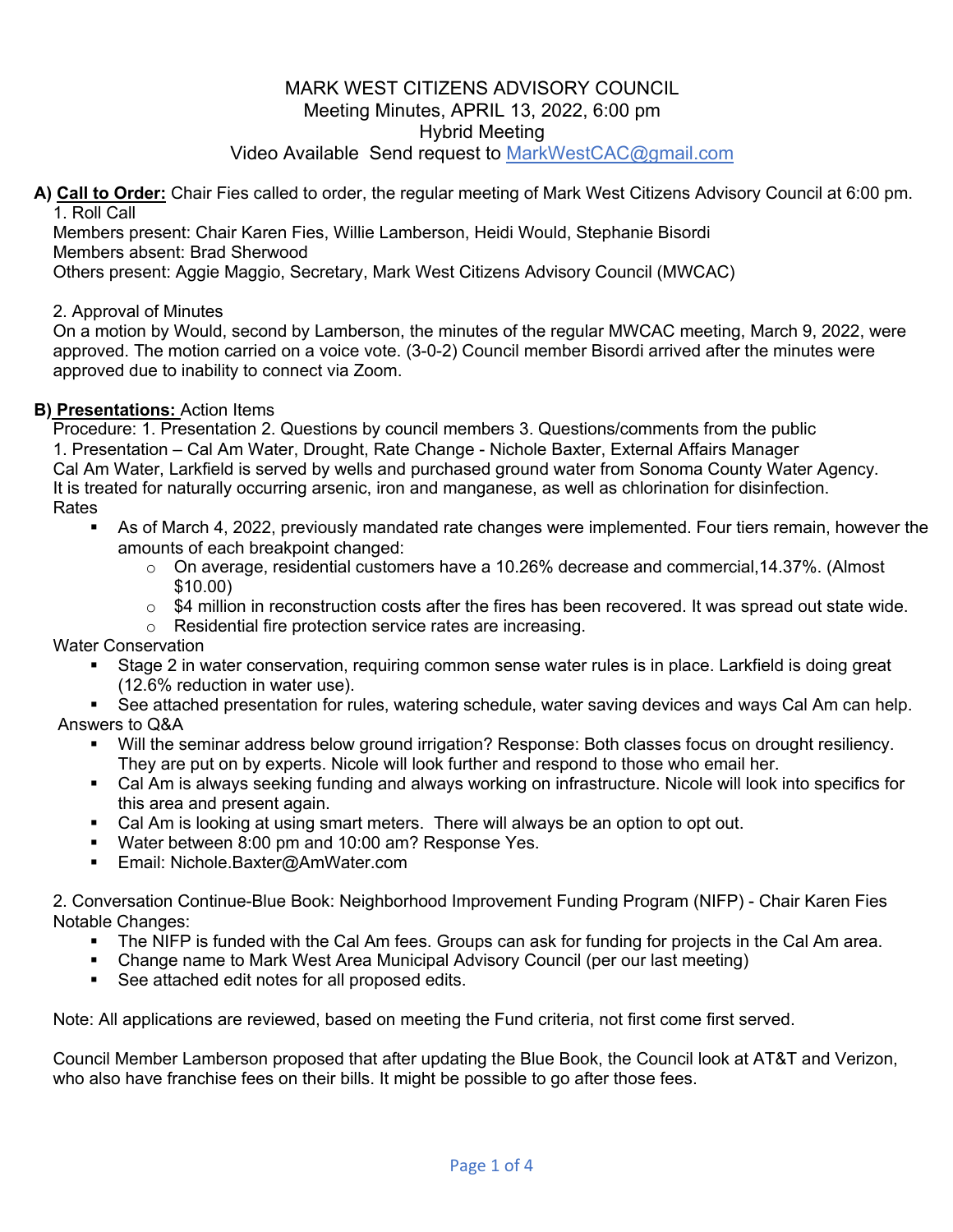# Video Available Send request to MarkWestCAC@gmail.com

### Answers to Q&A

- § Are prepayments possible? Response: Possible but not usual.
- The application states that they should be sent to Aggie Maggio, the secretary. Response: They should be sent to a Council address. Chair Fies will look into that.
- Is there a limit to how many times a group can put in an application within a year? Response: Not at this point. There has never been an issue so far.

On a motion by Lamberson, second by Would, the Council voted to approve the changes outlined in the edits to the Blue Book in the NIFP section, to be presented to the BOS. The motion carried on a voice vote. (4-0-1)

# **C) Presentations of Referrals from Permit Sonoma:** ACTION ITEM None

Consideration of proposed projects will proceed as follows: 1. Presentation by project applicant 2. Questions by Councilmembers 3. Questions and comments from the public 4. Response by applicant, if required 5. Comments by Council members 6. Resolution, ACTION, if indicated.

**D) Council Member Announcements/Information/Discussions/Disclosures:** Information only, unless stated 1. Council Member Lamberson: The Mark West Chamber is hosting a candidate forum for the 2022 Elections for the District 4 County Supervisor. Supervisor Gore and Andy Springer are on the ballot. It is to be held at the Mark West School on Lavell Rd. in the multi-purpose room, on Thursday, April 28, 7:00 – 9:00 pm.

2. Chair Fies shared information from Jen Mendoza, Field Representative, Representing Supervisor James Gore, 4th District, County of Sonoma:

- § There is a General Plan workshop at the BOS meeting, Tuesday April 19, 8:30 am.
- **Hawk light was scheduled to begin work two weeks ago. Still waiting on the materials.**

3. Tom Schopflin Fields. Chair Fies walked the perimeter with Bert Whitaker, Sonoma County Parks. His Comments:

- A perimeter path around the field will happen. Not if, but when.
- The expiring use agreement should not have any bearing on the potential for a path.
- They are waiting for the last field to be developed.
- **•** There should not be regulation issues.
- Timeline depends on a few things, including funding.
- It would cost a couple hundred thousand dollars.
- Bert is very open to community input.

#### Answers to Q&A

- § How about easement restrictions? Response: No, he didn't think it would be a problem.
- § Bob Cipolla: Agreed a path is good. His concern is for the park in the general plan as well. The uses of the park may need to be updated for the community, as it is now.

Note: The comments below (Numbers 4 and 5 in this section) came at the end of the meeting, prior to adjournment.

#### 4. Lamberson:

- Need 1100+ feet of sidewalk on Wikiup Drive.
	- $\circ$  Counted cars (about 2000 per month) and pedestrians (about 50 to 75 per day).
	- $\circ$  Sent letter off to Johannes Hoevertsz, Transportation and Public Works, and Supervisor Gore, asking for a meeting on the site.
- He also wants to widen the bridge over Mark West Creek.
- § About expanding the area of influence for the Council:
	- o We are a census designated area.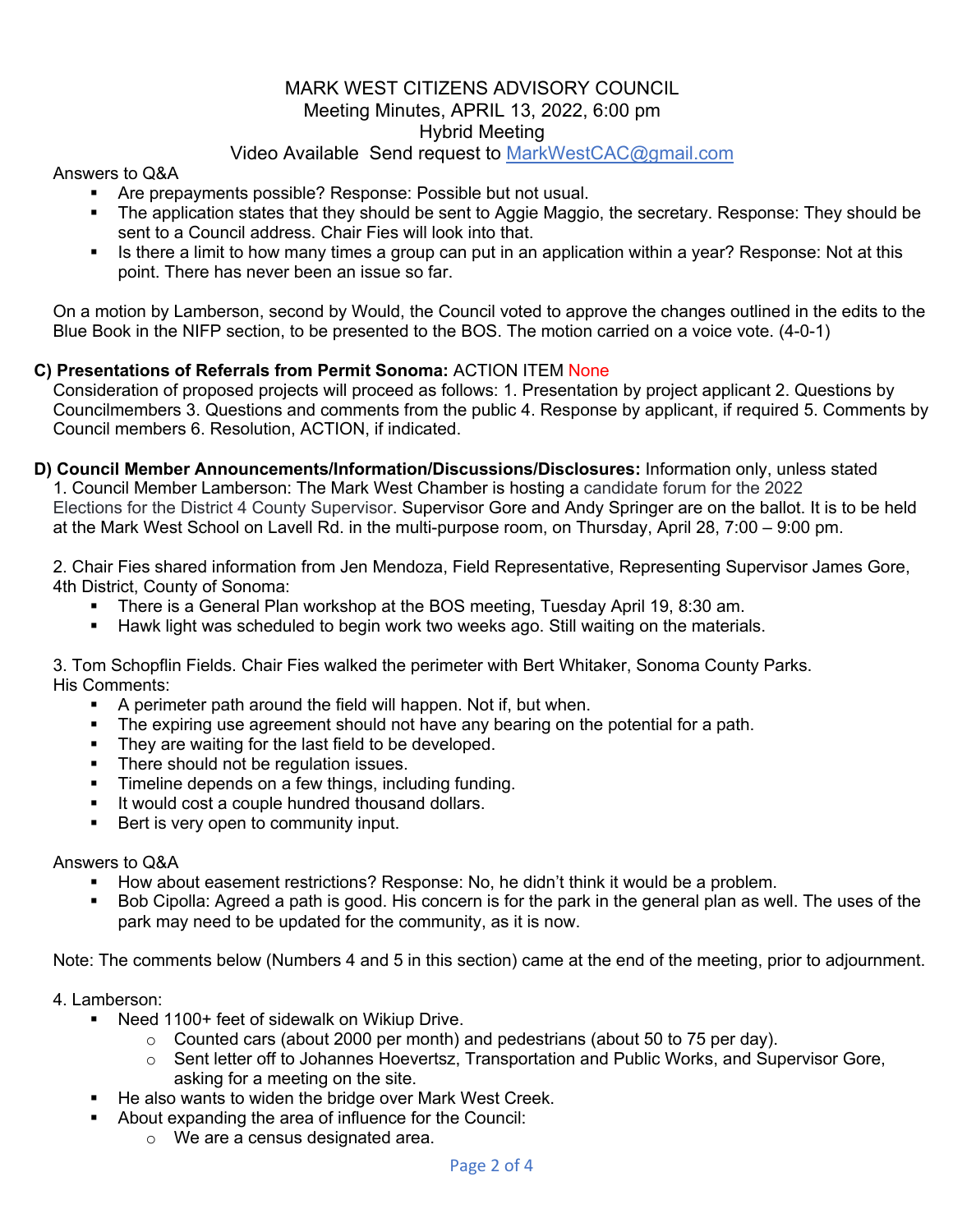# Video Available Send request to MarkWestCAC@gmail.com

- o It goes from Santa Rosa to Windsor, past Slusser Rd. up Calistoga Rd.
- o Probably have to bring it down to Franz Valley Road.
- o He has info on how many households.
- o 4658 registered voters

### 5. Council Member Bisordi:

Mendoza mentioned the porta potties at our last meeting, that there were multiple complaints in Fulton regarding the day laborers on Fulton Road urinating, among other things, in public.

- § Bisordi contacted three local companies. The lowest was \$1,900 for the year.
- § Day laborers will have the option of using the day labor work center. It will be open sometime in May. They are hiring someone to be at that facility from 7:00 am-noon, Monday through Friday. She is not confident that they will use those facilities.
- § Bisordi is working on getting some businesses to consider placing a porta potty on their locations. There was a concern about evening hours. They may be locked up at night.
- § Bisordi is meeting with Homes for the Homeless next week about what they do in Fulton. She may be able to get a toilet on their property for the day laborers. It is a work in progress.
- This project will probably need money. She will apply for a grant. Maybe through the Neighborhood Improvement Funding Program

# **E) Subcommittee Reports & Discussions:** ACTION ITEM

- 1. Neighborhood Improvement Funding Program (NIFP) Subcommittee (Fies/Sherwood) None
- 2. Rebuild/Fire Mitigation Subcommittee (Sherwood/Fies)

After discussions with Valerie Minto Quinto, Assistant Director of the Sonoma Resource Conservation District (RCD), they concluded this was not the time to request the assistance grant. It would be premature on some of the grant proposal components, such as the golf course flood plain because of sewer issues associated with the erosion. They would have to be resolved first. Also, ownership of the property should be transferred first. More funding may be available in the future and RCD will coordinate with others to resolve the current issues.

3. Wikiup Open Space (Lamberson/Would) Lamberson reported that they were "sitting and waiting."

4. Sonoma County General Plan for Mark West Area (Lamberson/Would)

The meeting on 4/19 is the first presentation the BOS has scheduled about setting up a whole schedule of town hall meetings to discuss the General Plan.

5. Community Services District (CSD) Subcommittee (Sherwood/Lamberson)

Supervisor Gore is in support of a CSD. There is a committee of eight people. Lamberson is considering asking Walter Keiser to be an advisor and then hire some sort of public relations company. It will take a lot to get the message out to the district.

# **F) Public Comments on Non-Agenda Items:**

The comments below (in this section) came at the end of the meeting, prior to adjournment.

- 1. Catherine Dodd, on the Chat:
	- She pointed out the need to level the grade on Carriage Lane, between Pheasant in Baile de Ciervos.
		- o There is no sidewalk and very poor lighting.
		- $\circ$  A walker can't tell where the street ends and the dirt begins. It's a four-inch step.
		- $\circ$  There are falls about twice a month. Yesterday another person fell and left in an ambulance. She would like a repair or a sidewalk.
	- § Were we going to talk about a COPE? She is interested in helping. Response: It is one of the Future Agenda Items.